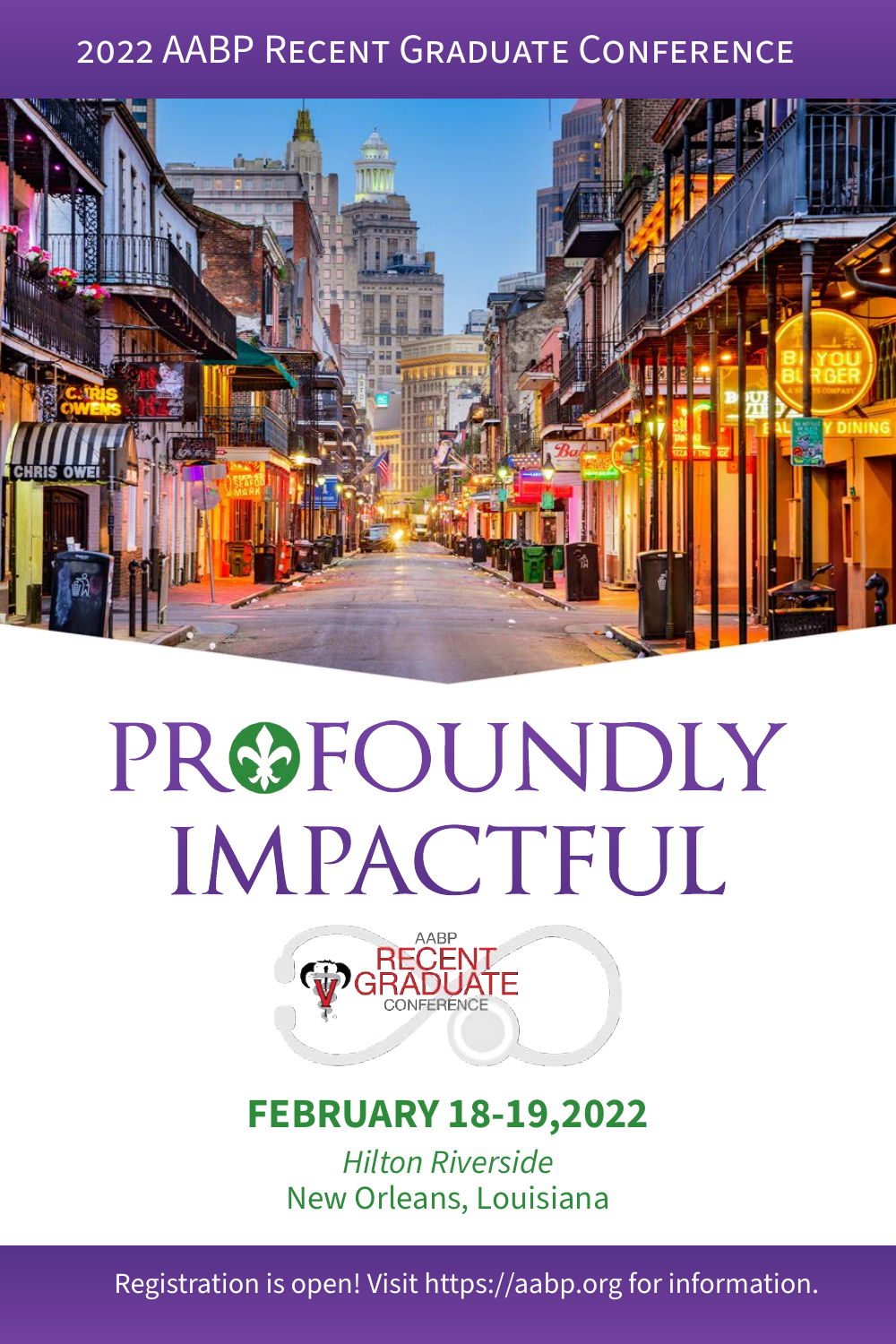#### Dear Recent Veterinary Graduate,

Join your fellow recent graduates for the fifth exciting and informative 2022 AABP Recent Graduate Conference in New Orleans, Louisiana. Preconference seminars, beef, dairy, practice tips, clinical skills and consulting techniques will inspire you in practice and give you tools you can implement immediately! Learn about new products and services in the Exhibit Area!



# 2022 AABP Recent Graduate Conference Program Committee



Left-Right: Dr. Adlai Schuler (Program Chair and AABP Emerging Leader) Dr. Nick Van Engen (Feedlot) Dr. Chelsea Bland Smith (Cow-calf) Dr. Kelsey Arellano Savell (Dairy)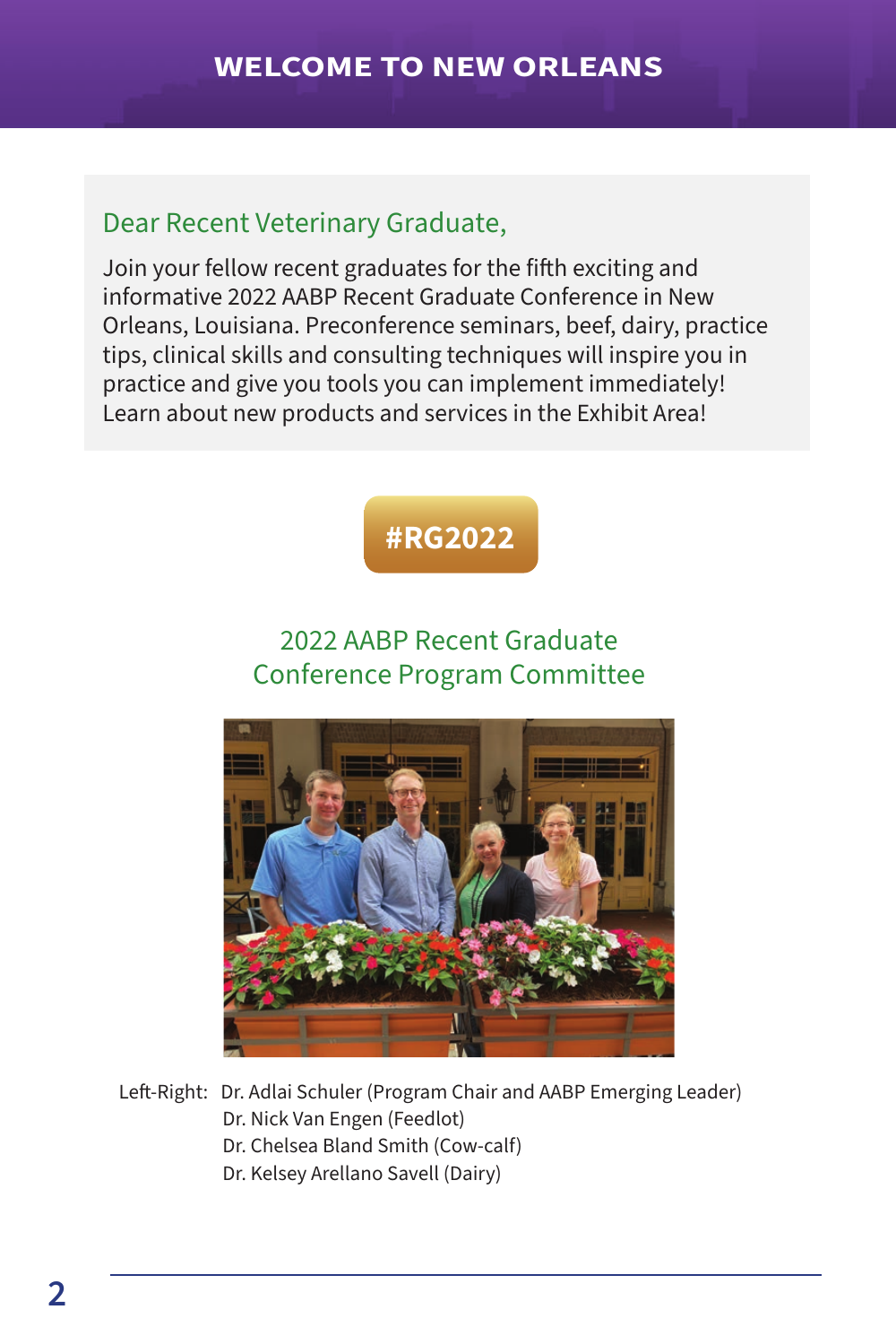#### **TABLE OF CONTENTS**



#### **The American Association of Bovine Practitioners**

1130 East Main St.,Suite 302 Ashland, OH 44805

> 1-800-COW-AABP (1-800-269-2227)

aabphq@aabp.org https://aabp.org

# **Mission Statement**

The American Association of Bovine Practitioners is an international association of veterinarians serving society as leaders in cattle health, welfare, and productivity. We welcome and support any veterinarian or veterinary student, regardless of race, color, national origin, sex, religion, sexual orientation or any other demographic, to participate in all opportunities that our organization provides. As leaders in the cattle industry, we encourage all veterinarians with an interest in cattle to join us and participate in our organization.

#### **SCIENTIFIC SESSIONS**

#### **RECEPTION & MEALS**

All Meal Events in St. James, 3rd Floor, Hilton Riverside

#### **Thursday, February 17**

6:00-9:00 pm AABP Welcome Reception Sponsored by Boehringer Ingelheim

#### **Friday, February 18**

12:15-1:30 pm Lunch Sponsored by Newport Laboratories

6:00-9:00 pm Dinner and Practice Tips Sponsored by Zoetis

#### **Saturday, February 19**

12:15-1:30 pm Lunch Sponsored by Merck Animal Health

#### **MILK/COFFEE BREAKS**

Sponsored by Cambridge Technologies "The District" Exhibition Area **Friday** 10:15-10:45 am; 3:30-4:00 pm **Saturday** 10:00-10:30 am; 3:30-4:00 pm

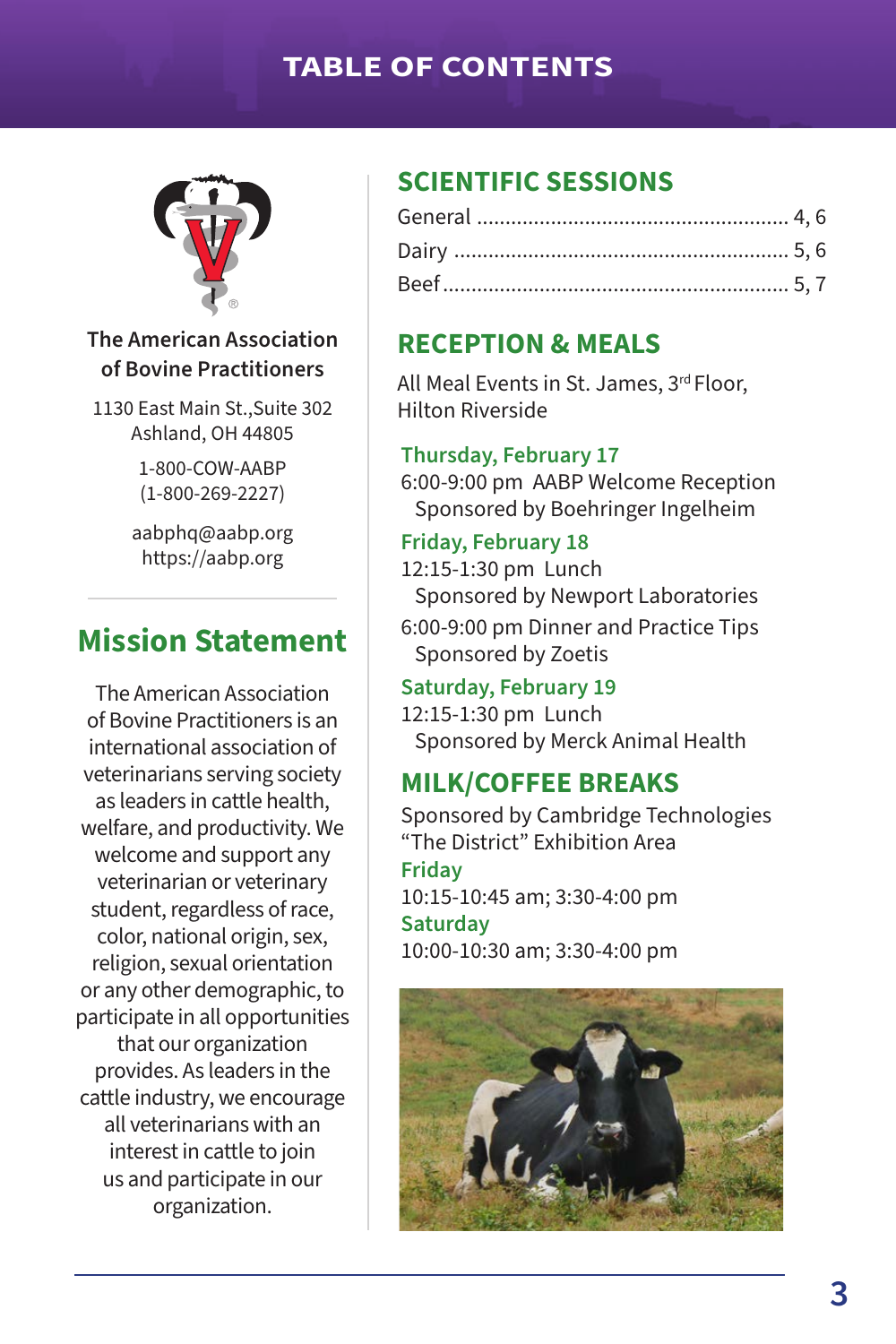#### **THURSDAY, FEBRUARY 17**

#### **PRECONFERENCE SEMINARS**

#### **All preconference seminars 8:00 am – 5:00 pm**

Seminar 1 – Bull Breeding Soundness Exams,

**Chance Armstrong** and **Jennifer Koziol** (*offsite*)

- Seminar 2 Thinking Through and Practicing Lameness Treatment Protocols, **Gerard Cramer** and **Pierre-Yves Mulon** (*offsite*)
- Seminar 3 Understanding Finances: From Personal Finance to Business Management and Consulting Opportunities, **Brian Reed**, *Camp 3rd Floor*

#### **FRIDAY, FEBRUARY 18**

#### **GENERAL SESSION**

*St. Charles, 3rd Floor*

| 7:45-8:30 am   | Producer Perspective on the Future of Dairy, Bill Wavrin                 |
|----------------|--------------------------------------------------------------------------|
| $8:30-9:15$ am | Future of the Beef Feedlot Industry, Kee Jim                             |
|                | 9:15-10:00 am The Future of the Cow-calf Veterinarian, Christine Navarre |
|                | 10:15-10:45 am Coffee/Milk Break, Sponsored by Cambridge Technologies    |
|                | 10:45-11:30 am Debt Management, Anne Satkowiak                           |
|                | 11:30-12:15 pm Public Speaking and Presentations, Marissa Hake           |
|                | 12:15-1:30 pm Lunch, Sponsored by Newport Laboratories                   |

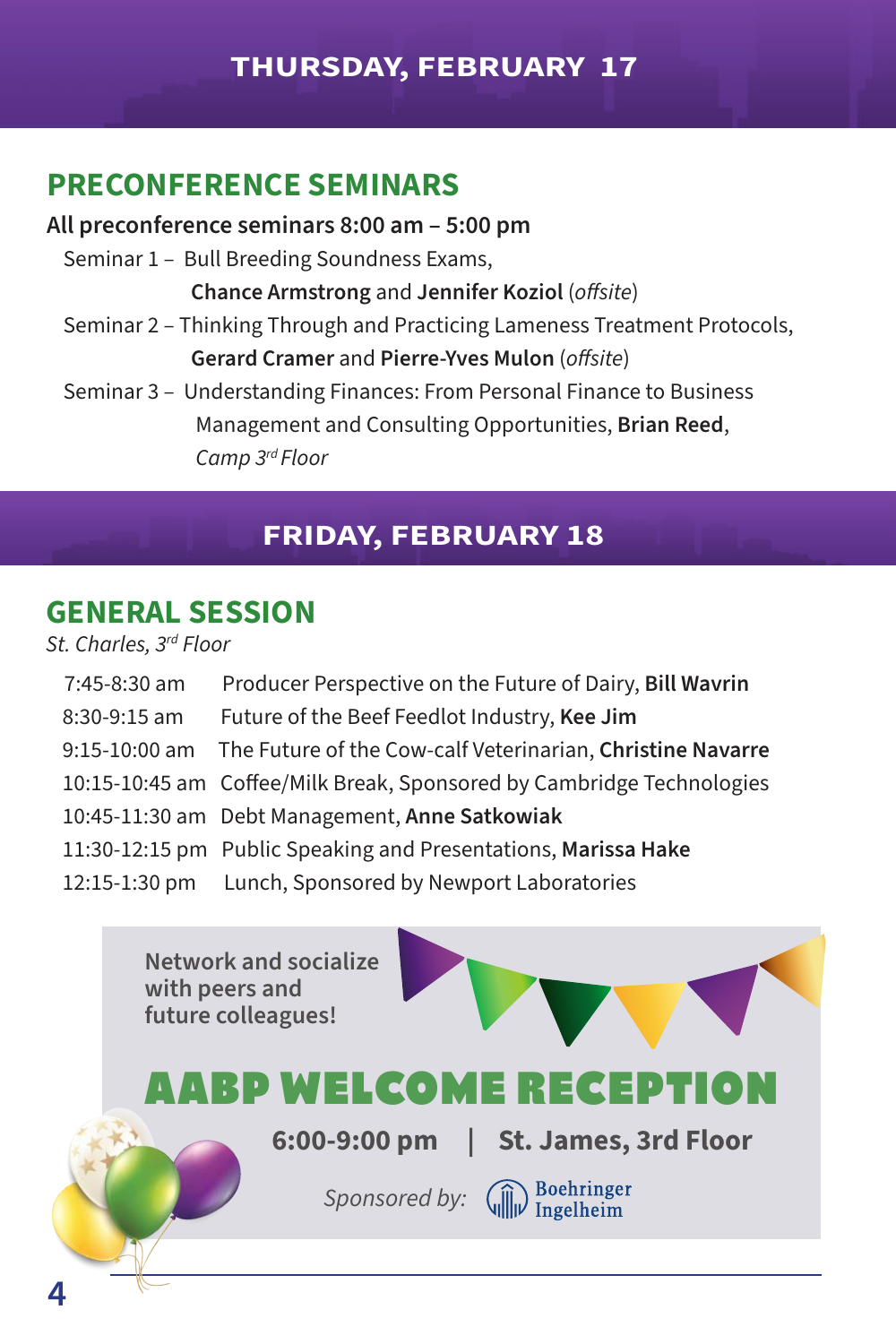#### **FRIDAY, FEBRUARY 18**

# **DAIRY**

*St. Charles, 3rd Floor*

|  | 1:30-2:30 pm Leading Relationships Through Change, Brett Boyum               |
|--|------------------------------------------------------------------------------|
|  | 2:30-3:30 pm Dairy Consulting 101, Nicole Costello                           |
|  | 3:30-4:00 pm Coffee/Milk Break, Sponsored by Cambridge Technologies          |
|  | 4:00-5:00 pm The Latest on Lameness Treatments for Practicing Veterinarians, |
|  | <b>Gerard Cramer</b>                                                         |
|  | 5:00-6:00 pm Dairy Diagnostics, Greg Goodell                                 |

#### **BEEF**

*Jefferson Ballroom, 3rd Floor*

| $1:30-2:30$ pm | Bull Breeding Soundness Exam and Handling Semen           |
|----------------|-----------------------------------------------------------|
|                | (Freezing and Thawing), Chance Armstrong                  |
| 2:30-3:00 pm   | ET/Advance Repro Technologies and Synch, Dustin Hollister |
| 3:30-4:00 pm   | Coffee/Milk Break, Sponsored by Cambridge Technologies    |
| 4:00-5:00 pm   | Beef Nutrition 101- What Does a Vet Need to Know to Work  |
|                | with a Nutritionist? Sara Linneen                         |
| $5:00-6:00$ pm | Chute Side Diagnostics, Lisa Willis                       |
| 6:00-9:00 pm   | Dinner and Practice Tips, Sponsored by Zoetis             |
|                | St. James, 3rd Floor                                      |

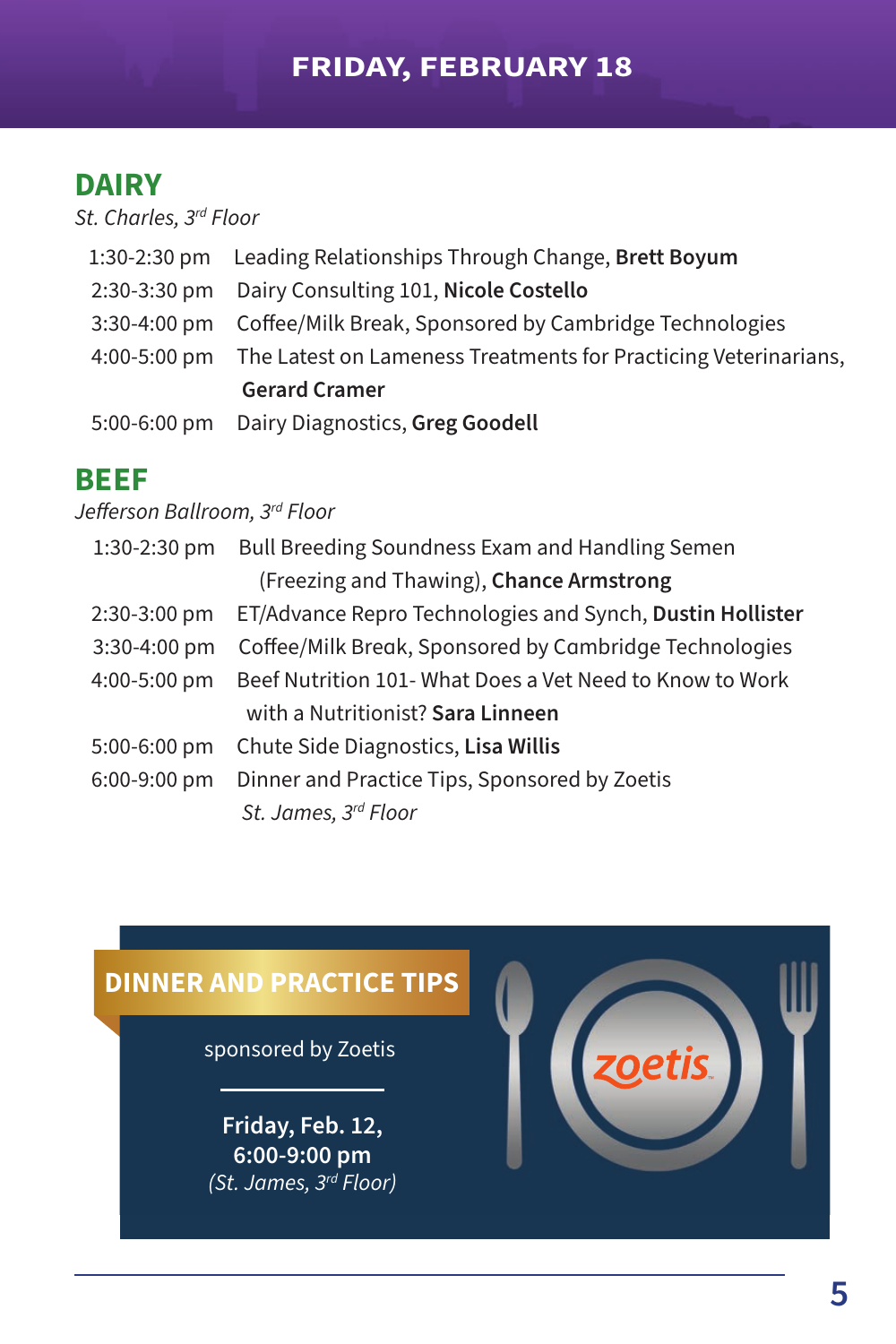# **SATURDAY, FEBRUARY 19**

# **GENERAL SESSION**

| 8:00-9:00 am    | Oh Crap! Management of Emergency Situations,                          |
|-----------------|-----------------------------------------------------------------------|
|                 | <b>Meredyth Jones</b>                                                 |
| $9:00-10:00$ am | Fluid Therapy in Calves, Geoff Smith                                  |
|                 | 10:00-10:30 am Milk/Coffee Break, Sponsored by Cambridge Technologies |
| 5:30-6:00 pm    | What's on Dr. Jones' Mind, Meredyth Jones                             |

#### **DAIRY**

*St. Charles, 3rd Floor*

| 10:30-11:00 am | Heifer Inventory, Blake Nguyen                                       |
|----------------|----------------------------------------------------------------------|
| 11:00-11:30 am | The Power of the Beef-on-Dairy Breeding Programs,                    |
|                | <b>Brett Boyum</b>                                                   |
|                | 11:30-12:15 pm Protocol Compliance and Training to Prevent Residues, |
|                | <b>Kate McCarthy Lott</b>                                            |
| 12:15-1:30 pm  | Lunch, Sponsored by Merck Animal Health                              |
| 1:30-2:15 pm   | Dairy Calf Housing Strategies to Maximize Welfare and                |
|                | Meet Producer Goals, Whitney Knauer                                  |
| 2:15-2:45 pm   | How Ya' Wanna Roll with This? Tips and Tricks                        |
|                | for Uterine Torsion, Caitlin Wiley                                   |
| 2:45-3:30 pm   | Pre-weaned Dairy Calf Nutrition, Elizabeth Cox                       |
| 3:30-4:00 pm   | Milk/Coffee Break, Sponsored by Cambridge Technologies               |
| 4:00-4:30 pm   | Conducting On-farm Clinical Trials, Michael Capel                    |
| 4:30-5:00 pm   | Making a Decision NOT to Use Antibiotics for Mastitis                |
|                | Management, Bill Wavrin                                              |
| 5:00-5:30 pm   | Implementing Selective Dry Cow Therapy, Michael Capel                |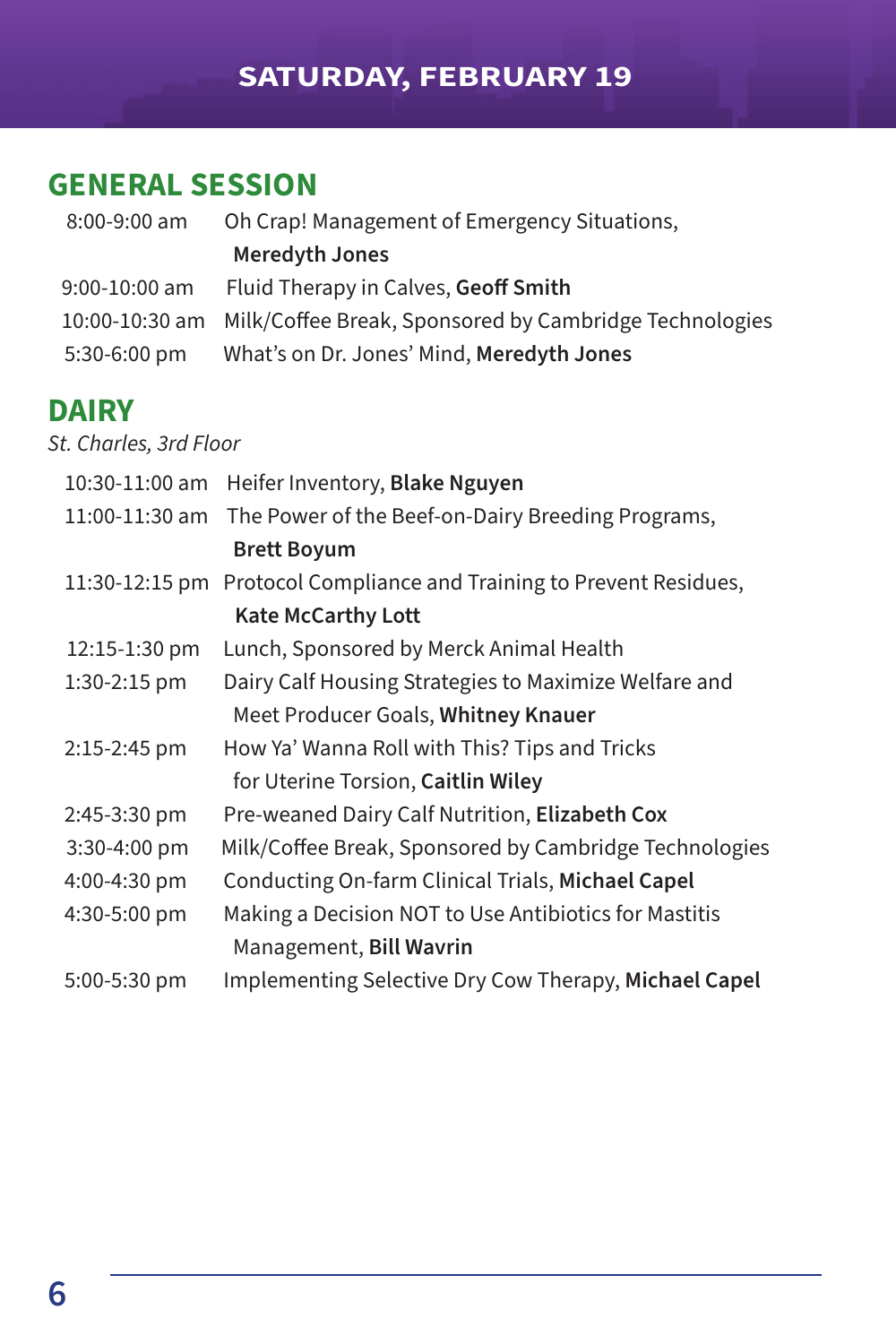# **BEEF**

*Jefferson Ballroom, 3rd Floor*

| 10:30-11:00 am | Setting Up an On-farm Field Trial for Producers, Miles Theurer  |
|----------------|-----------------------------------------------------------------|
| 11:00-11:30 am | Practical Biosecurity, Julia Herman                             |
| 11:30-12:15 pm | Anaplasmosis: Practical Principles for the Diagnosis, Treatment |
|                | and Control of Field Cases and Outbreaks, Hans Coetzee          |
| 12:15-1:30 pm  | Lunch, Sponsored by Merck Animal Health                         |
| 1:30-2:00 pm   | Facilitating Profit-driven Breeding for Commercial              |
|                | Cow-calf Producers, Troy Rowan                                  |
| 2:00-2:30 pm   | Receiving Calf Nutrition: Transitioning Calves to               |
|                | Finishing Diets, Blaine Johnson                                 |
| 2:30-3:30 pm   | Practical Feedlot Epidemiology for Veterinarians,               |
|                | <b>Ryan Rademacher</b>                                          |
| 3:30-4:00 pm   | Milk/Coffee Break, Sponsored by Cambridge Technologies          |
| 4:00-4:30 pm   | The Business of Raising Beef with Welfare in the Forefront,     |
|                | <b>Tera Barnhardt</b>                                           |
| 4:30-5:00 pm   | Field Necropsies - Tips for All Shapes and Sizes,               |
|                | <b>Elizabeth Homerosky</b>                                      |
| 5:00-5:30 pm   | Different Animal Identification Methods and Its Application     |
|                | in an Infectious Disease Outbreak, Brad White                   |
|                |                                                                 |

The AABP Recent Graduate Conference is limited to AABP members who have graduated between 2014-2021. The conference is limited to 300 attendees and offers 15.75 hours of continuing education. This program has been submitted for RACE approval.